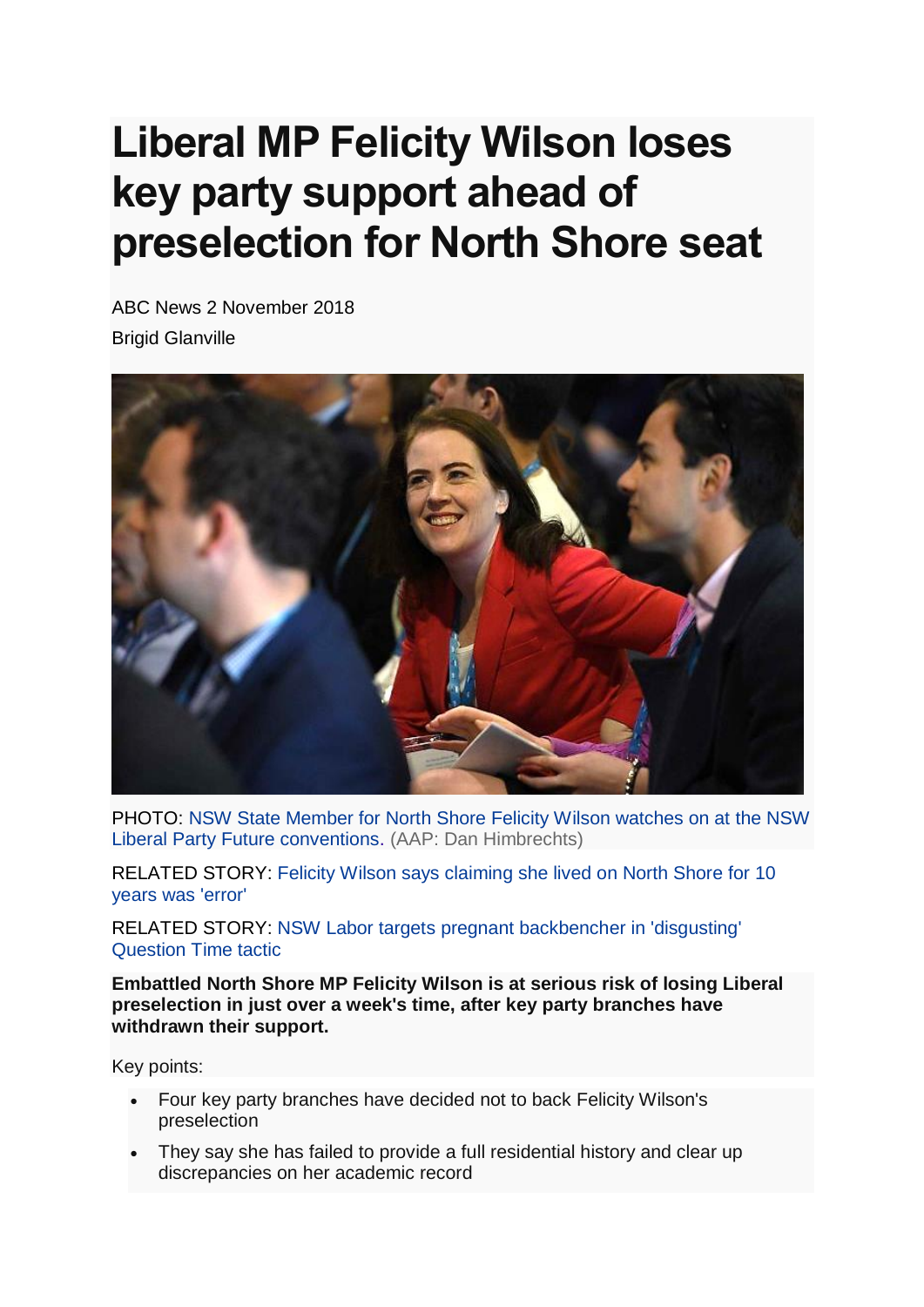• Ms Wilson said the Liberals had confirmed her candidacy was "in line" with party rules

Mosman, Clifton Gardens, Mosman West, and Cremorne Point party branches will not back Ms Wilson's preselection as she has failed to provide its members with a complete account of her [residential history](https://www.abc.net.au/news/2017-04-06/felicity-wilson-apology-for-claims-about-living-on-north-shore/8421622) and full answers about her [academic](https://www.abc.net.au/news/2017-07-05/nsw-liberal-mp-backtracks-on-double-degree-claim/8681758)  [record.](https://www.abc.net.au/news/2017-07-05/nsw-liberal-mp-backtracks-on-double-degree-claim/8681758)

Party members can be expelled from the party for speaking to the media.

However, they have told the ABC the branches were now [openly hostile towards Ms](https://www.abc.net.au/news/2017-09-20/felicity-wilson-risks-branch-support-if-doesnt-disclose-history/8964730)  **Wilson** 

"She has lost the middle ground … no-one will work for her," one senior member said.

Mosman and Clifton Gardens hold the majority of the members — they are the largest, most active and provide the most amount of money to the electorate.

Late yesterday, preselectors were provided with three nomination forms from sitting member Felicity Wilson, and from two other candidates Jessica Keen and Tim James.

Mr James has voluntarily provided his full nomination pack to preselectors, which include details about any possible past criminal activities and previous electoral enrolments.

Ms Wilson and Ms Keen have not done this.

## False information an 'unintentional error'

The Mosman branch of the party first asked Ms Wilson a year ago to provide the information after she falsely claimed in a 2017 statutory declaration to have lived in the electorate for 10 years.

Ms Wilson also falsely claimed to have earned an MBA and a double undergraduate degree.

Ms Wilson admitted it had been an "unintentional error" when she told party members she moved to the North Shore electorate in 2005.

But after journalists started questioning the claim, she admitted it was wrong.

"At the time of writing my nomination form, I believed it to be true that I had lived in the North Shore electorate for 10 years," Ms Wilson said in a statement at the time.

"However, upon further reflection I have since realised that figure is not accurate."

A senior branch member said Ms Wilson had "consistently refused to provide membership with residential history and she has not adequately explained discrepancies and errors in her claimed academic qualifications".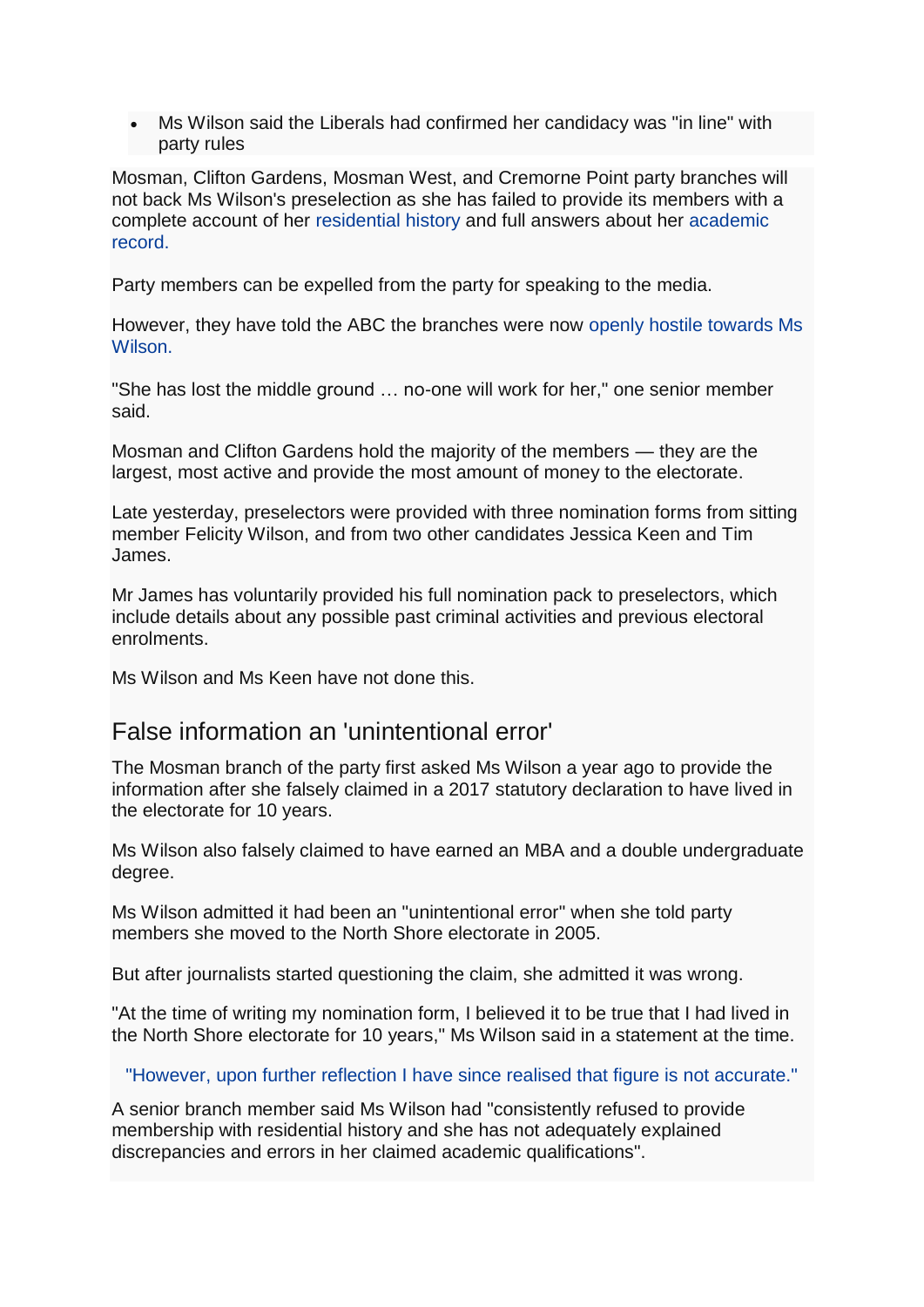In the 2017 nomination form submitted for the North Shore by-election, Ms Wilson listed she had a MBA, Master of Public Policy and Bachelor of Media.



PHOTO: [Premier Gladys Berejiklian campaigned alongside Felicity Wilson in](https://www.abc.net.au/news/2018-11-02/gladys-berjeklian-at-polling-booths/10458836)  2017. [\(ABC News: Brigid Glanville\)](https://www.abc.net.au/news/2018-11-02/gladys-berjeklian-at-polling-booths/10458836)

In the current nomination form, released yesterday, under the heading of "Academic Qualification", Ms Wilson wrote that she has a "Bachelor of Media, Master of Public Policy and a Master of Business Administration (In progress) from the Australian Graduate School of Management".

There is no further explanation about how many subjects in the MBA have been completed and, if so, when this occurred.

The Master of Public Policy and a Bachelor of Media are not under question.

## Wilson does not want to 'play politics'

Ms Wilson told the ABC she was "proud" to be selected as the Liberal candidate for the seat, [which she won at a by-election last year.](https://www.abc.net.au/news/elections/north-shore-by-election-2017/)

"I didn't run for politics to play politics," she said.

"Like most women, I am here to put my community first.

"As the Member for North Shore I've proven myself as a hard worker who delivers for my constituents and I am seeking to continue as the Liberal Party representative for North Shore to keep working for my community at the March 2019 election and beyond.